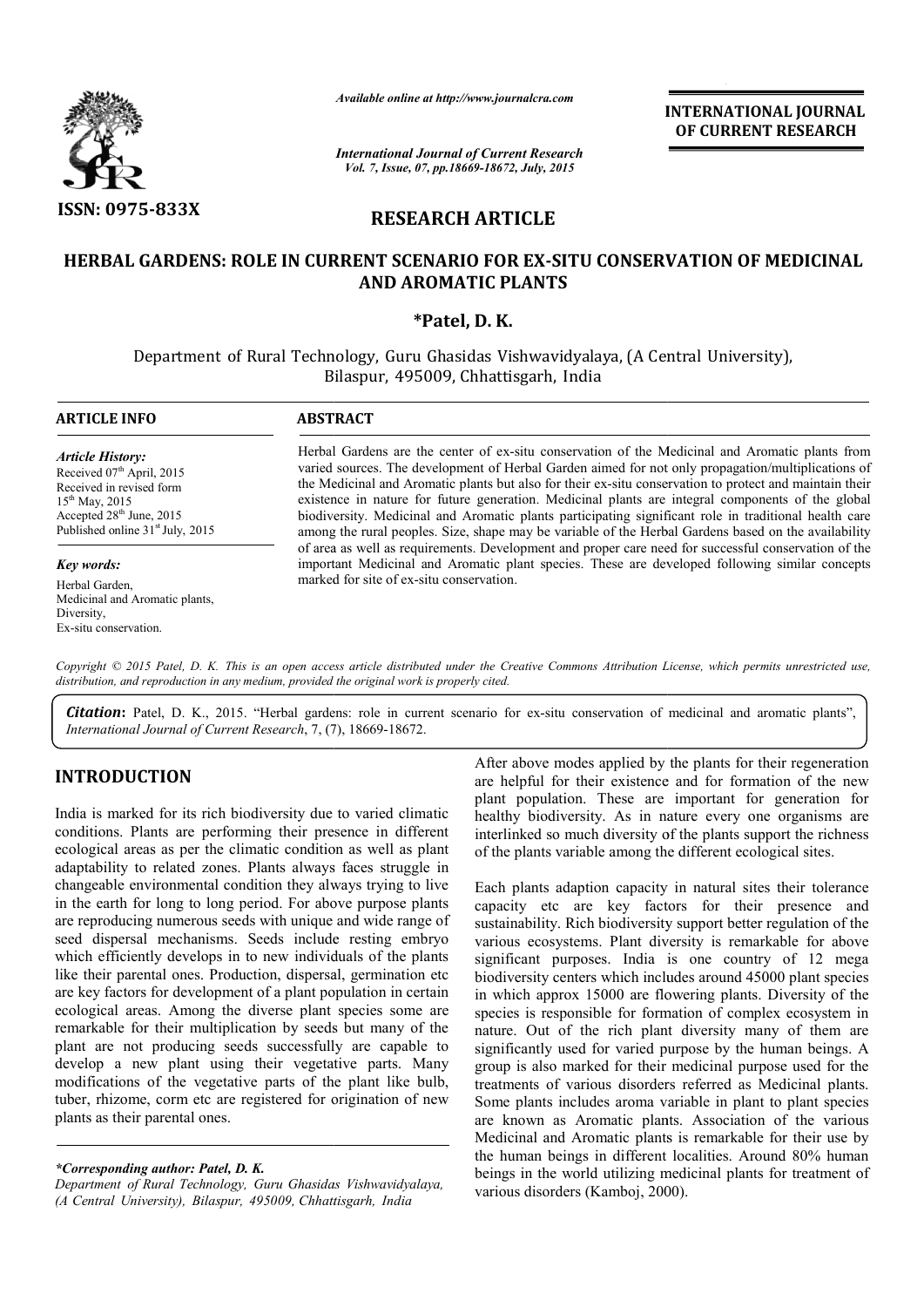Due to day by day increasing population of human beings their requirements also parallel increases. For fulfillment of the basic requirements human beings directly or indirectly interfering the plant diversity. One side because of over exploitation, Forest fire, Population, Diseases, Introduction of the new species in certain ecological localities etc and secondly Destruction of the natural habitat are key factors for loss of the plan species from the nature. On the basis of above key points an urgent need for the conservation of biodiversity in required globally. Conservational study on Medicinal plants were carried out by the researchers like Adhikari *et al.* (2007), Ansari (1993), Deshmukh (2010), Kasagana and Karumuri (2011), Kayombo *et al*. (2013), Raina *et al*. (2011), Rajkumar *et al*. (2011), FRLHT (2006). Herbal Medicine for Market Potential in India: An Overview recorded by Sharma *et al*. (2008). Indige nous knowledge of medicinal plants marked by Geetha (2010). Mazid *et al*. (2012) focused on Medicinal Plants of Rural India: A Review of Use by Indian Folks. Raina and Gupta (1999) experimented on Increasing seed yielding in Glory lily (*Gloriosa superva* L.). Study related to Herbal Garden development and use was assessed by Heywood (1983), Rao and Das (2011), Stirton (1998), Thacker (1979). Plant/Floristic diversity made by Setshogo and Mbereki (2011), Uysal (2010). Shankar and Rawat (2013) recorded Conservation and cultivation of threatened and high valued medicinal plants in North East India.

# MATERIALS AND METHODS

Establishment of the Herbal Garden includes several Following requirements: -

## Site for Development of the Herbal Garden

Site selection is the prime step for development of an Herbal Garden. Site for this purpose includes better soil quality, availability of the facilities needed for the plants, easy to reach or better transport connection for supply of the materials required for its development as well as plant parts supply for their further conservation.

## Preparation and Designing of the selected site

Selection site preparation marked as the second one need for above purpose. Preparation of the field made by following Ploughing, Tillage, weeding, slope formation. After of these practices field need for well designed and determination/ preparation of the beds for individual species of the Medicinal and Aromatic plants.

## Protection strategies – Fencing/Wall formation

Selected field for development og Herbal Garden need for better fencing or wall formation around the marked areas for protection of the introduced MAPs for their ex-situ conservation. Large gate helpful for entry of the materials related to the establishment of Herbal Garden and others also.

#### Arrangement of Water facilities

Better water facilities are urgent need in Herbal Garden. Water availability made for each beds/plants by providing water using small canals or by other modes.

# Cultivation/Sowing of the Medicinal and Aromatic Plants

Collected/Selected plants/plant parts should be grown/shown in the prepared beds following distance managing from plant to plant and row to row. Vegetative parts like stem, leaf etc applied for generation of the new individuals as their parental ones. Modified vegetative plant parts like bulb, tuber, rhizome, corm etc and the seeds are directly grown/shown in the prepared locations of Herbal Garden or new plantlets developments was also done using the same parts of the plants in poly bags. After maturation of the small plants are carefully transferred in to the selected sites followed by supply of the facilities as par need of the plants.

# Observation/Monitoring of the cultivated field/s

Cultivated/grown plants were daily monitored to examine the need of the plants and every possible effort was made to support the better plant growth and development. Initially newly developing plants were protected from high intensity of sunlight by covering paper/bamboo cartoons during day time and is opened at evening following till the establishment of new individuals in the field.

# Management strategies of the Herbal Garden

Water  $-$  A water requirement for the plants is variable among the plant species and is also changeable of one plants different stages of life. Water is basic and prime need for regulation of the life system in nature. It is important for successful physiological activities in the plants that support better growth and development of the plants.

A moderate range of water is beneficial for the plants and is variable among the varied plant species. Excess water is responsible for water logging near the roots of the plants adversely affecting absorption of water, nutrients. It also disturbs soil aeration and finally being reason for death/decay of the plants.

Deficiency of water also adversely affecting the plant life showing their symptoms as wilting of aerial parts of the plant. Staying in such condition for long time leads to death of the plants. So water provide as per need of the plants grown for ex-situ purpose in Herbal Garden. Excess water need for removal from the field/beds to protect the plants against decay with the effect of water logging.

Weed – Weeds are undesirable association of the plants belonging to different families as well as habits. These are competing for light, space, nutrients etc with the grown plants in the field so need for removal for the field without damage of the grown Medicinal and Aromatic plants. Weeds removal made before their flowering to avoid their numerous seed production. Dry weeds burned.

Nutrients – For regulation of the various physiological activities and formation of varied compounds/parts nutrients are playing an important role in plants. Macro and micro nutrients supplied in the field as per need of the grown Medicinal and Aromatic plants.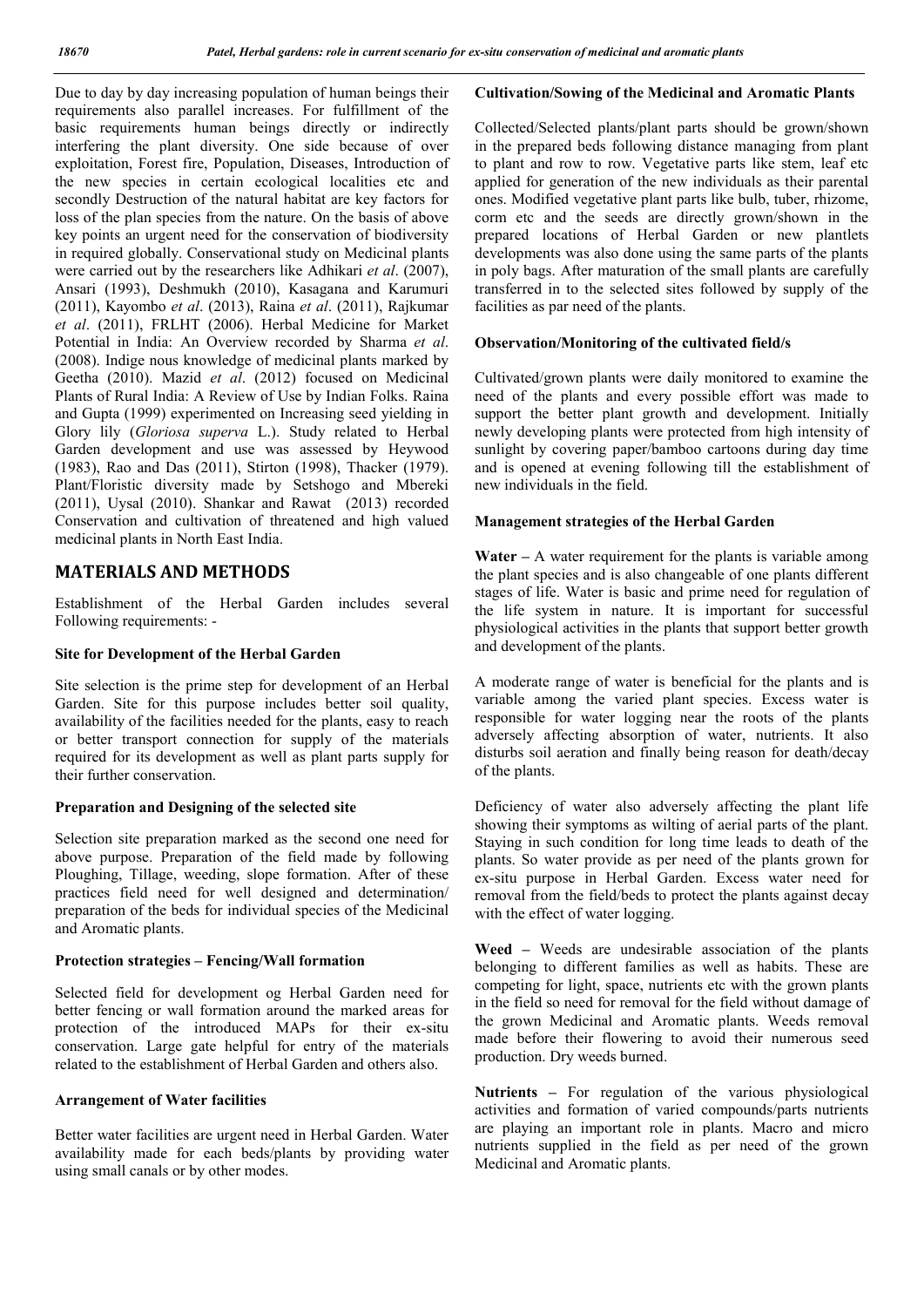Diseases – Plant diseases are abnormal conditions in the plants and can be observed by appeared symptoms. Proper diseases management helping to keep the plants healthy that further support better life pattern and leads much production/output.

Rodents – These are dangerous for the newly developing plants. They cut aerial plant parts and also the roots responsible for death of the plants. It can be controlled using suitable chemicals.

Insects and Pests – Insects are not always harmful for the plants. Among the rich diversity of the insects some are remarkable for their participation in pollination in the flowers needed for development of the seeds in plants. Seeds are important structure for further development of the plants as their parental ones. Harmful insects and pests should be avoid from Herbal Garden Their population controlled using chemicals. Alternate host plants/weeds removed from the field.

# RESULTS AND DISCUSSION

By following suitable methods an Herbal Garden has been developed for ex –situ conservation of the Medicinal and Aromatic plants from Chhattisgarh in central India. Where many important, rare, endangered species of the Medicinal and Aromatic plants were introduced for their long term presence and utilization purpose. For the channel under the development of the Herbal Gardens such type a structure has been established and named Herbal Garden. It is playing a significant role in the ex-situ conservation of the Medicinal and Aromatic plants of the state of Chhattisgarh in central India aimed for ex-situ conservation of the Medicinal and Aromatic plants. Cultivation of the MAPs is sustainable alternative for collection, propagation and conservation of the varied plants of traditional medicinal ant other important plants (Anon 2001). Herbal Garden playing a major role in ex-situ conservation of the MAPs of varied localities. It should be developed and managed in proper way for sustainable conservation of the plant species. Data base creation, digital herbarium preparation etc are important for circulation of the scientific knowledge on the Medicinal and Aromatic plants in wide range. It also helps for identification, further cultivation and conservation of the useful plants of medicinal values.

### Conservation

It includes all the efforts for care, protection and management of specific species which support their proper growth/ multiplication. Types – Conservation of the species can be done in two forms such as

- In situ conservation In this method species conservation done in their natural habitat by providing necessary requirements needed for protection and second one type is
- Ex-situ conservation In this category the species are protected outside of their natural habitat like in Botanical Gardens, Herbal Gardens, Seed Bank, Gene Bank, Cryopreservation, Artificial seeds, MPCAs etc. In channel of ex-situ conservation of MAPs the role of Herbal Garden is remarkable and of great significance.

#### Herbal Garden: A Site for their Ex-situ Conservation

It is an example of Ex-situ conservation of MAPs. RET, Endangered, Valuable etc Medicinal and Aromatic plants are introduced in Herbal Garden for their conservation and for multiplication purpose.

#### *Classification of the Plants in Herbal Garden*

Categorization of the MAPs introduced in Herbal Garden done on the basis of their utility as well as their habits as Herb, Shrub, Tree, Climber, Creeper, Underground MAPs, Aromatic plants.

- Medium heighted trees and shrubs planted in Herbal Garden following certain distance.
- These helps the short herbaceous/climber plants in high temperature range during summer season.
- Based on importance and their population strength classification can be done.
- Rare, RET, Endangered MAPs applied for further protection in Herbal Garden.
- All the introduced MAPs protected from all biotic and abiotic factors which directly or indirectly affecting the plant life pattern.

## MPCA - Medicinal Plants Conservation Areas

MPCA- Medicinal Plants Conservation Areas are the forest patches related for conservation as well as for supporting propagation of the prioritized, RET, Endangered and valuable Medicinal and Aromatic plants in different ecological areas. Suitable places of natural ecosystem/forest area are selected for above purpose. It includes the following characters

- 1. These are one type of Ex-situ conservation center.
- 2. Forest areas marked as MPCAs around of 200 ha.
- 3. It includes RET, Threatened and many valuable Medicinal and Aromatic plants.
- 4. It shows rich diversity of the Medicinal and Aromatic plants.
- 5. MAPs are introduced in MPCAs for their further conservation.
- 6. All efforts for conservation and propagation for the increasing /protecting the species of MAPs are carried out in this area.

Finally these areas are of a great significance of MAPs diversity in certain Ecological areas.

### MAPs conservation: Challenges Ahead

The Conservation of Medicinal and Aromatic plants is a challenging task in current scenario due to following reasons

- 1. Over exploitation
- 2. Increasing Human population load
- 3. Destruction of natural habitat
- 4. Reduction of forest areas
- 5. Introduction of the new species
- 6. Environmental pollution